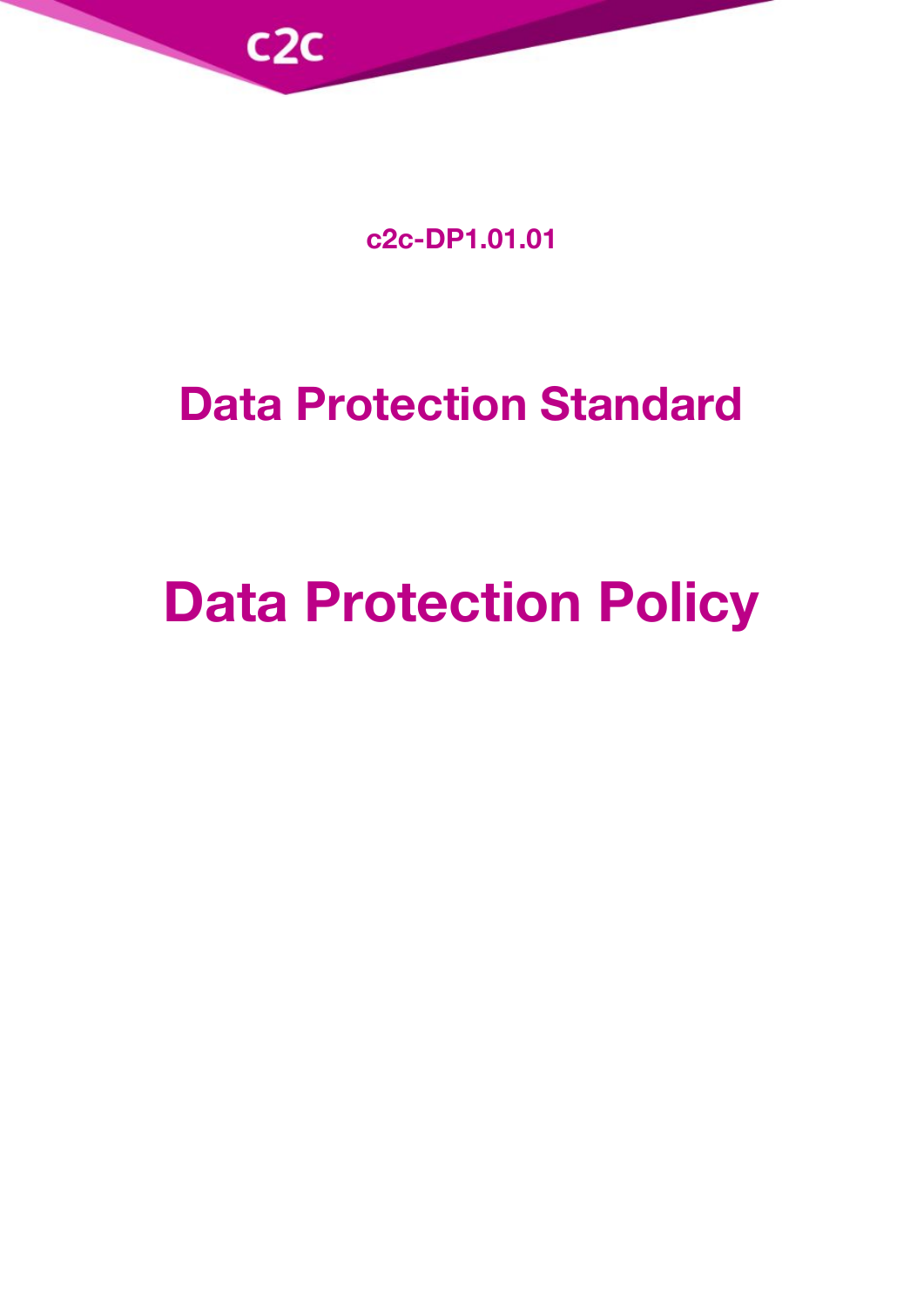# <span id="page-1-0"></span>Version History

| <b>Version</b> | <b>Date</b> | <b>Author</b>       | <b>Comments &amp; Updates</b>                                                        |
|----------------|-------------|---------------------|--------------------------------------------------------------------------------------|
| 1.00           | 23-May-2018 | <b>Richard Levy</b> | <b>Release Version</b>                                                               |
| 2.00           | 01-Oct-2018 | Will Lambert        | Release for Public Website and change to<br>contact email address to dpo@c2crail.net |
| 3.00           | 16-Mar-2019 | Andy Stewart-Wright | General update                                                                       |

### <span id="page-1-1"></span>Release Control

The following personnel must formally approve the document prior to assigning a non-draft version number.

| <b>Prepared by (Name &amp; Title)</b> | <b>Authorised by (Name &amp; Title)</b> | <b>Date Approved</b><br>for Release |
|---------------------------------------|-----------------------------------------|-------------------------------------|
| <b>Richard Levy</b>                   | <b>HR Director and Finance Director</b> | 21-May-2018                         |
| Will Lambert, ISF                     | Andy Stewart-Wright, DPO                | 01-Oct-2018                         |
| Andy Stewart-Wright                   | <b>Cyber Security Committee (CSC)</b>   | 02-Apr-2019                         |

### <span id="page-1-2"></span>**Distribution**

| <b>Version</b> | <b>Distributed to</b>            | <b>Date distributed</b> |
|----------------|----------------------------------|-------------------------|
|                | Company Intranet                 | 24-May-2018             |
| $\overline{2}$ | Company Intranet/Public Website  | 15-Oct-2018             |
| 3              | Update Intranet / Public Website | 02-Apr-2019             |

# <span id="page-1-3"></span>Document Review

This Data Protection document will be reviewed at least every 18 months by the Data Protection Officer. Document to be ratified for publication by the c2c Cyber Secuirty Committee.

# <span id="page-1-4"></span>Copyright

The copyright in the contents of this document is property of Trenitalia c2c Limited (c2c). The contents in whole or part must not be modified, reproduced or disclosed or disseminated to others or used for purposes other than that for which it is supplied, without the prior written permission of c2c. © 2019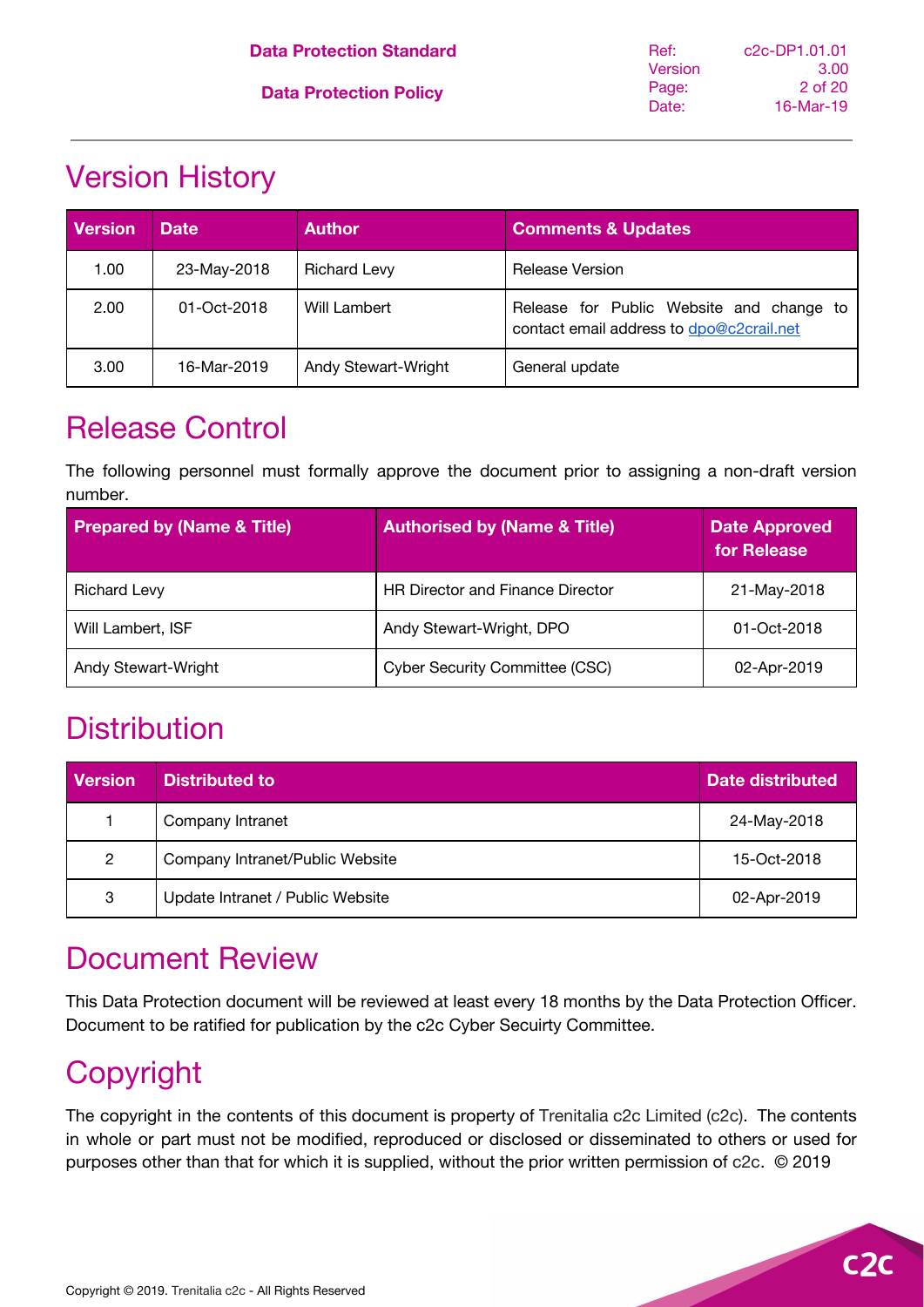| <b>Data Protection Standard</b> | Ref:    | c <sub>2</sub> c-DP <sub>1</sub> .01.01 |
|---------------------------------|---------|-----------------------------------------|
|                                 | Version | 3.00                                    |
| <b>Data Protection Policy</b>   | Page:   | 3 of 20                                 |
|                                 | Date:   | 16-Mar-19                               |
|                                 |         |                                         |

# <span id="page-2-0"></span>Table of Contents

| <b>Version History</b>                                                                                                                                                                                                                                                     | $\boldsymbol{2}$                                                            |
|----------------------------------------------------------------------------------------------------------------------------------------------------------------------------------------------------------------------------------------------------------------------------|-----------------------------------------------------------------------------|
| <b>Release Control</b>                                                                                                                                                                                                                                                     | $\mathbf{2}$                                                                |
| <b>Distribution</b>                                                                                                                                                                                                                                                        | $\boldsymbol{2}$                                                            |
| <b>Document Review</b>                                                                                                                                                                                                                                                     | $\boldsymbol{2}$                                                            |
| Copyright                                                                                                                                                                                                                                                                  | $\mathbf 2$                                                                 |
| <b>Table of Contents</b>                                                                                                                                                                                                                                                   | 3                                                                           |
| 1. Introduction                                                                                                                                                                                                                                                            | 5                                                                           |
| 2. Scope of the Data Protection Policy                                                                                                                                                                                                                                     | 5                                                                           |
| 3. Legal Obligations                                                                                                                                                                                                                                                       | 6                                                                           |
| 4. Principles for Processing Data<br>4.1 Lawfulness, Fairness and Transparency<br>4.2 Purpose Limitations<br>4.3 Data Minimisation<br>4.4 Data Accuracy<br>4.5 Storage Limitations<br>4.6 Integrity and Confidentiality (Security)<br>4.7 Accountability                   | 7<br>$\overline{7}$<br>7<br>$\overline{7}$<br>7<br>$\overline{7}$<br>8<br>8 |
| 5. Enforcement                                                                                                                                                                                                                                                             | 8                                                                           |
| 6. Processing Personal Data<br>6.1 Lawful Basis for Processing<br>6.2 Processing Sensitive Personal Data<br>6.3 General Colleague Guidelines<br>6.4 Personal Data Storage (Paper)<br>6.5 Electronically Stored Personal Data<br>6.6 Data Use<br>6.7 Ensuring Data Accuracy | 9<br>9<br>10<br>10<br>10<br>11<br>11<br>11                                  |
| 7. Data Subject Access Rights<br>I. Right to be Informed<br>II. Right to Rectification<br>III. Right to Erasure<br>IV. Right to Restrict Processing<br>V. Right to Data Portability                                                                                        | 12<br>12<br>12<br>12<br>12<br>13                                            |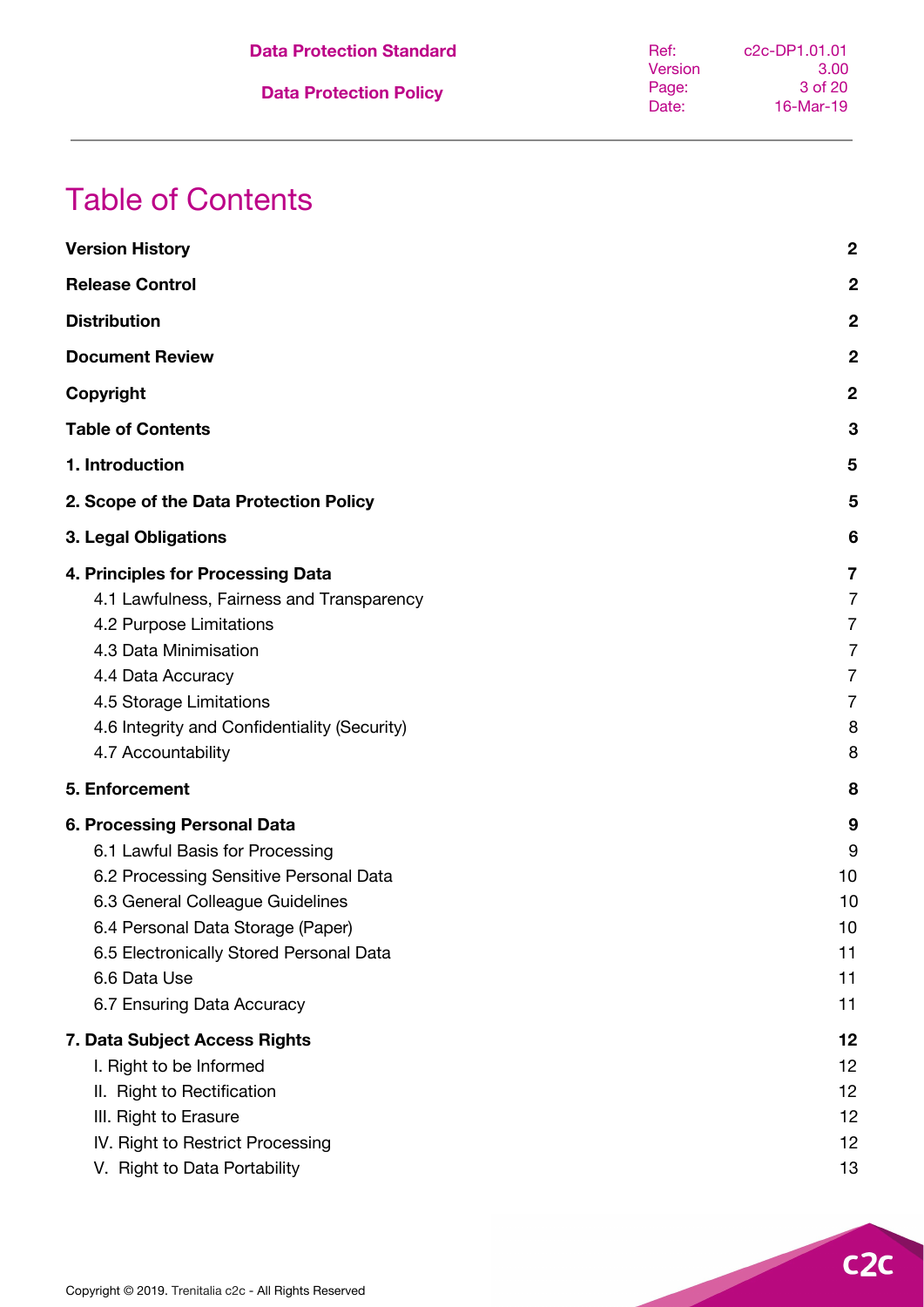| <b>Data Protection Standard</b>                       | Ref:<br>Version | c2c-DP1.01.01<br>3.00 |
|-------------------------------------------------------|-----------------|-----------------------|
| <b>Data Protection Policy</b>                         | Page:<br>Date:  | 4 of 20<br>16-Mar-19  |
| VI. Right to Object                                   |                 | 13                    |
| VII. Right of Access                                  |                 | 13                    |
| VIII. Rights in relation to automated decision making |                 | 13                    |
| 8. Colleague Monitoring                               |                 | 14                    |
| 9. Disclosure to Law Enforcement                      |                 | 14                    |
| 10. Disclosure to Third Parties Working On Our Behalf |                 | 14                    |
| 11. Sending Personal Data Out of the EEA              |                 | 14                    |
| 12. Confidentiality of Processing                     |                 | 15                    |
| 13. Security of Personal Data                         |                 | 15                    |
| <b>14. Data Protection Control</b>                    |                 | 15                    |
| 15. Compliance                                        |                 | 16                    |
| <b>16. Reporting Incidents</b>                        |                 | 16                    |
| 17. Who to Contact About This Policy                  |                 | 16                    |
| Glossary                                              |                 | 17                    |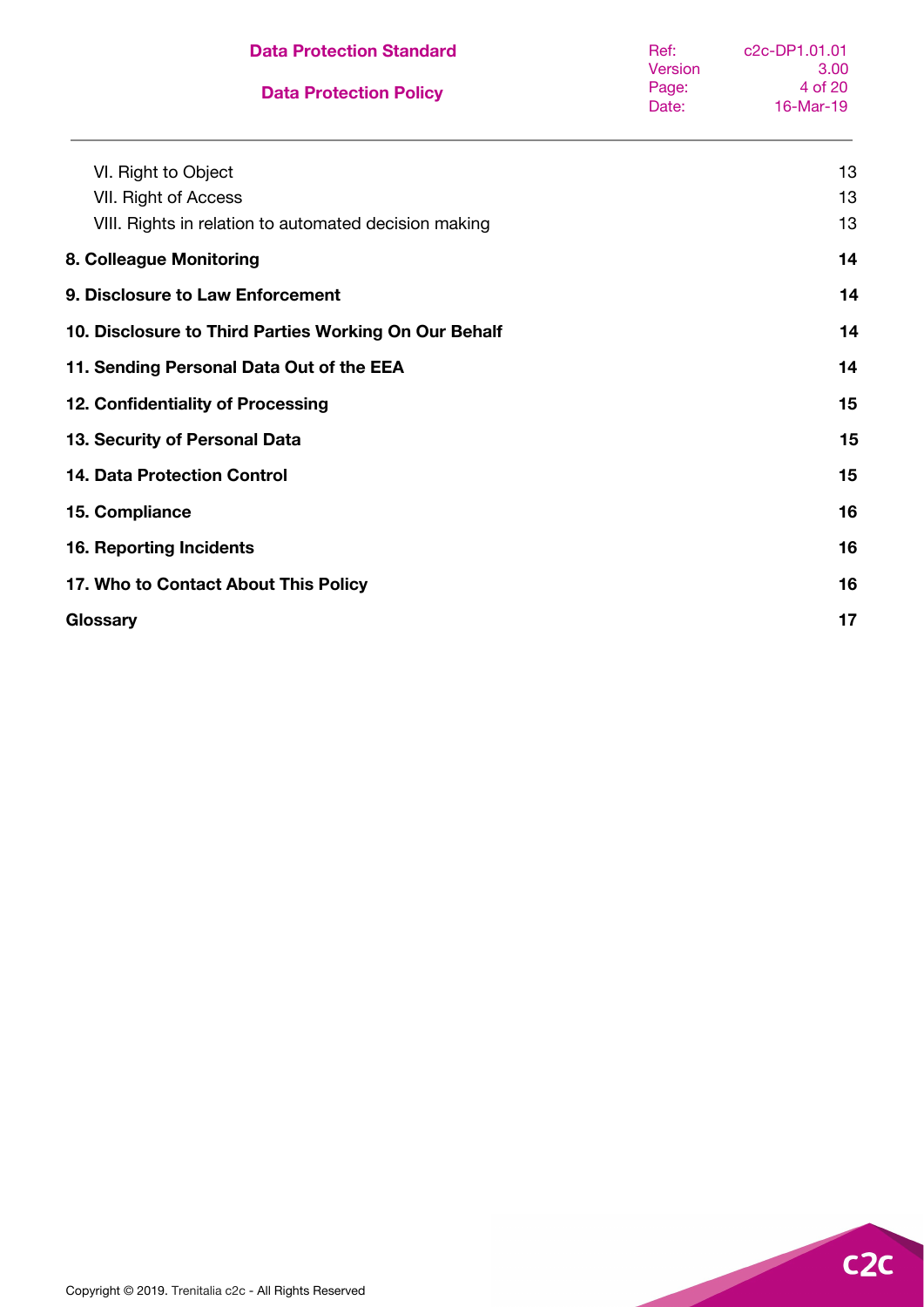### <span id="page-4-0"></span>1. Introduction

The processing of Personal Data is fundamental to our businesses. As part of its social and legal responsibilities, the businesses are committed to protecting personal data. The principles of data protection are the foundation on which c2c build trustworthy relationships with our Customers, Employees, Suppliers and Vendors, and the reputation of our businesses as responsible organisations.

All processing is carried out in accordance with the Privacy and [Cookies](https://www.c2c-online.co.uk/privacy-and-cookies-notice/) Notice published for Customers on [www.c2c-online.co.uk](https://www.c2c-online.co.uk/privacy-and-cookies-notice/) and for Colleagues in the [Colleague](https://docs.google.com/document/d/1P4wt1kYwVwXOemc3m2GjGYutP6zLBgzo1lPWi6FyjFA/edit?usp=sharing) Privacy Notice.

This Policy is designed to promote consistent standards and practices in handling Personal Data across the businesses. This requires those who collect and use Personal Data to be transparent about how it is used, to follow the principles on Data Protection and to respect individuals' rights.

A key principle which c2c abide by in the collection, processing, storage and eventual deletion is the "Need to Know". This principle pertains to information that Colleagues will need to have access to or modify in order to carry out their roles within the organisation. Colleagues who do not have "Need to Know" shall be prohibited from accessing and processing such material.

### <span id="page-4-1"></span>2. Scope of the Data Protection Policy

This Policy applies to all c2c Employees, Consultants, Contractors, Suppliers and Volunteers collectively known as 'Colleagues' who store, control and process data (both electronic and physical/paper based) relating to identifiable individuals - Data Subjects.

Information pertaining to data subjects can take the form of Personal Data. Personal Data can include but is not limited to;

- Names of individuals
- Postal addresses
- Email addresses
- Telephone numbers
- Online Identifiers (ID Address, Cookies, RFID Tags)
- The aggregation of subsets of data relating to the identification of an individual
- Any information relating to an individual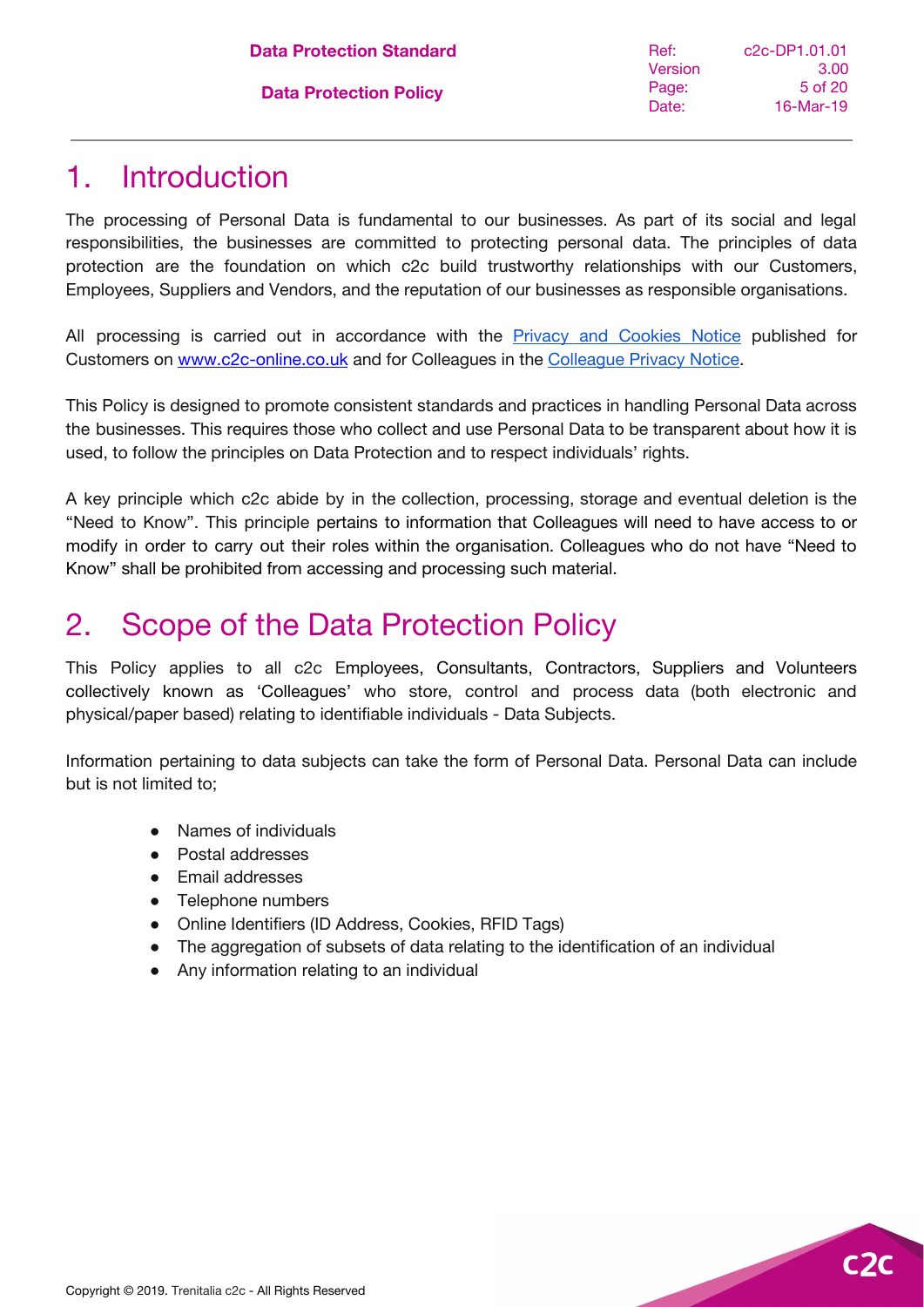| <b>Data Protection Standard</b> | Ref:    | c2c-DP1.01.01 |
|---------------------------------|---------|---------------|
|                                 | Version | 3.00          |
| <b>Data Protection Policy</b>   | Page:   | 6 of 20       |
|                                 | Date:   | $16$ -Mar-19  |
|                                 |         |               |

# <span id="page-5-0"></span>3. Legal Obligations

At c2c we are required to comply with the following laws when processing Personal Data (referred to as Data Protection Laws)

- The Data Protection Act 2018 (DPA 2018)
- General Data Protection Regulation (GDPR) (EU) 2016/679
	- The DPA 2018 is the UK's implementation of (EU GDPR)
- The Privacy and Electronic Communication Regulations 2003 amended 2011
- The Freedom of Information Act 2000
	- c2c are required by the Franchise Agreement to provide information to the Department of Transport (DfT) within two working days of request. This could include personal data in relation to the businesses Data Subjects.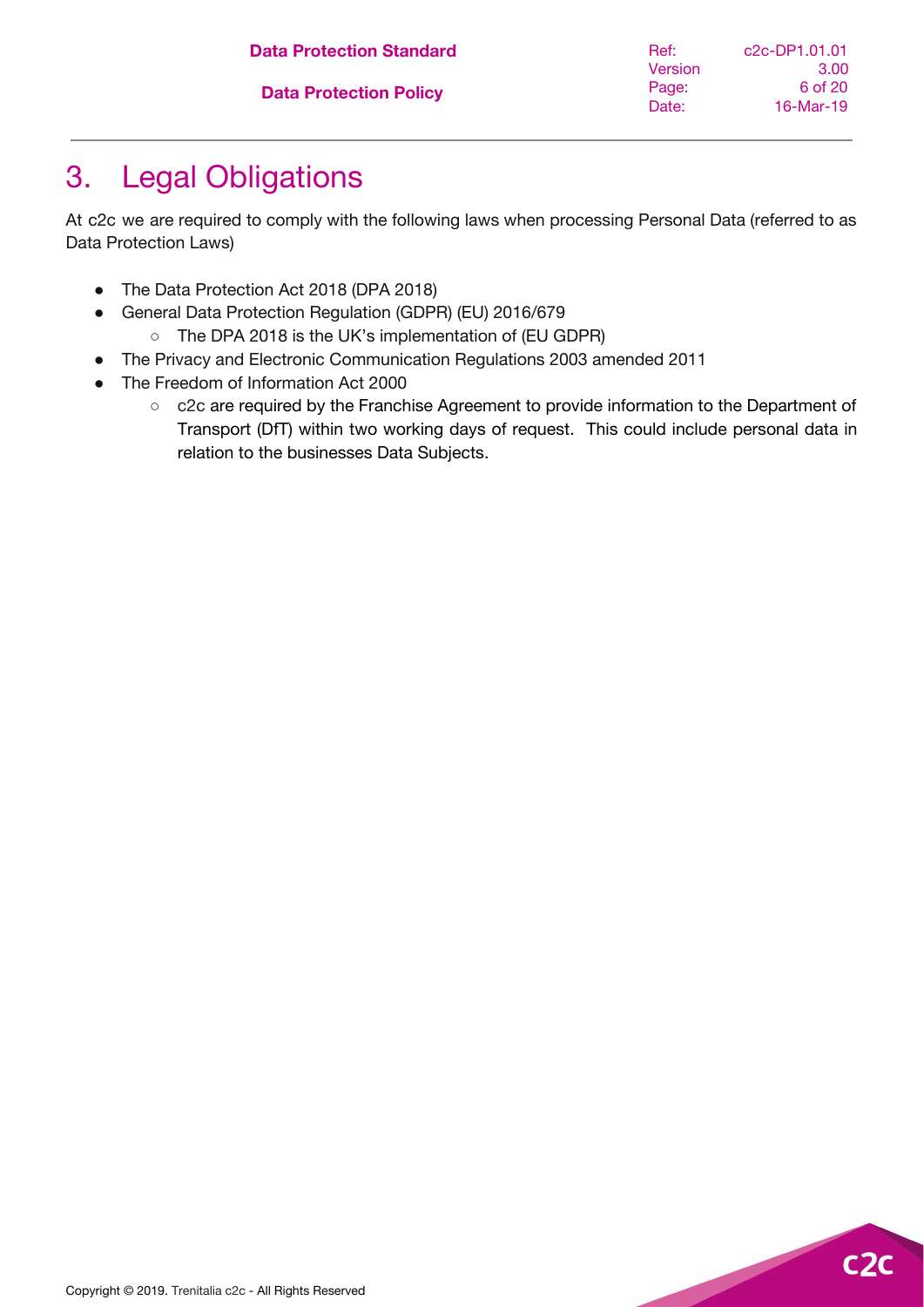### <span id="page-6-0"></span>4. Principles for Processing Data

When processing data, the individual rights of the data subjects must be protected through adherence to the principles of Data Protection, as set out below:

#### <span id="page-6-1"></span>4.1 Lawfulness, Fairness and Transparency

*The personal data shall be processed lawfully, fairly and in a transparent manner.* Data Protection laws require that c2c provides the data subject with information about how their personal data is processed in a concise, transparent and intelligible manner. This must be easily accessible using clear and plain language. Transparency is achieved by keeping the individual informed of the processing activities and data we hold about them. Data Subjects must be informed before data is collected and where any subsequent changes are made.

#### <span id="page-6-2"></span>4.2 Purpose Limitations

*Personal data shall be collected for specified, explicit and legitimate purposes and not further processed in a manner that is incompatible with those purposes.* Processing personal data is only permissible if and to the extent that it is compliant with the original purpose for which data was collected. Processing "for another purpose" requires further legal permission or consent.

#### <span id="page-6-3"></span>4.3 Data Minimisation

Personal data shall be adequate, relevant and limited to what is necessary in relation to the purposes for *which they are processed.* c2c must all ensure that only personal data which is necessary for each specific purpose (but no more than needed) is collected and processed, in terms of the;

- amount of personal data collected
- the extent of the processing
- the period of storage and accessibility.

### <span id="page-6-4"></span>4.4 Data Accuracy

*Personal data shall be accurate and, where necessary, kept up to date.* Personal data must be accurate and kept up to date. Inaccurate or outdated data should be deleted or amended. c2c are required to take "every reasonable step" to comply with this principle.

### <span id="page-6-5"></span>4.5 Storage Limitations

Personal data shall be kept in a form which permits identification of data subjects for no longer that is *necessary for the purposes for which the personal data are processed.* Once you no longer need personal data for the purpose for which it was collected, you must delete it unless you have other grounds for retaining it. A regular review process must be in place with methodical cleansing of data.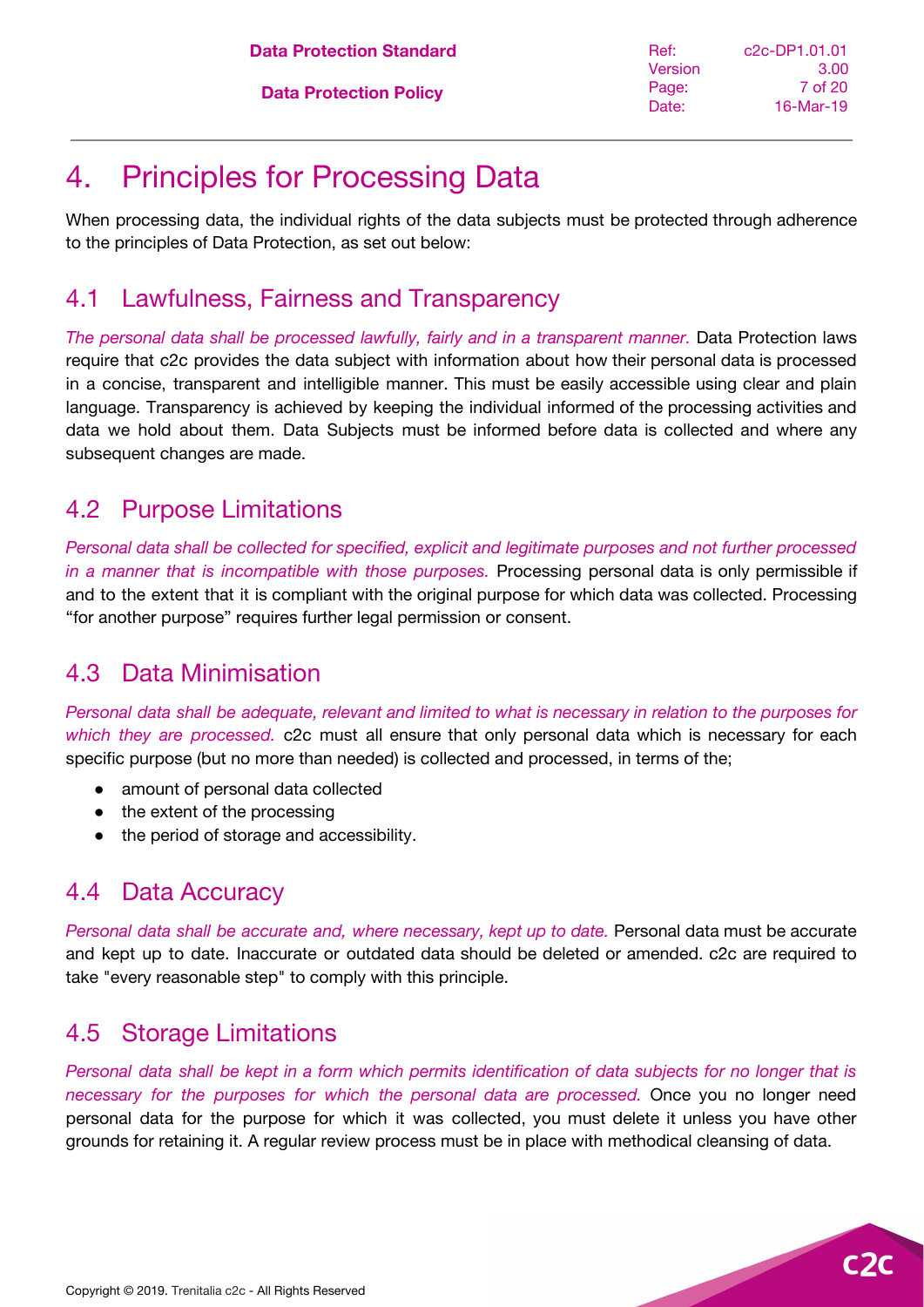### <span id="page-7-0"></span>4.6 Integrity and Confidentiality (Security)

*Personal data shall be processed in a manner that ensures appropriate security of the personal data, including protection against unauthorised or unlawful processing and against accidental loss, destruction or damage, using appropriate technical or organisational measures.* Personal data must be protected against unauthorised access using appropriate organisational and technical measures. c2c assess risk, implement protective security controls and review on a regular basis that our security controls are effective. To comply with Data Protection Laws, c2c have an Incident Response Plan in the event of a data breach.

#### <span id="page-7-1"></span>4.7 Accountability

*At c2c all Colleagues shall be responsible for and be able to demonstrate compliance with data protection laws through the adoption of c2c Data Protection Policies, Procedures, Processes and Working Instructions.* c2c must be able to demonstrate compliance with the Data Protection principles. This includes but is not limited to:

- Documenting, maintaining and updating the c2c personal data inventory/records of processing;
- Documenting, maintaining and updating the c2c privacy notices;
- Documenting the obtainment of appropriate consents;
- Using appropriate organisational and technical measures to ensure compliance with the data protection principles; and
- Where appropriate, using Data Protection Impact Assessments.

### <span id="page-7-2"></span>5. Enforcement

In the UK, Data Protection Laws are enforced by the UK's Supervisory Authority the Information Commissioner's Office (ICO). All complaints from the ICO or any other Supervisory Authority must be sent to the Data Protection Officer [dpo@c2crail.net](mailto:dpo@c2crail.net) immediately.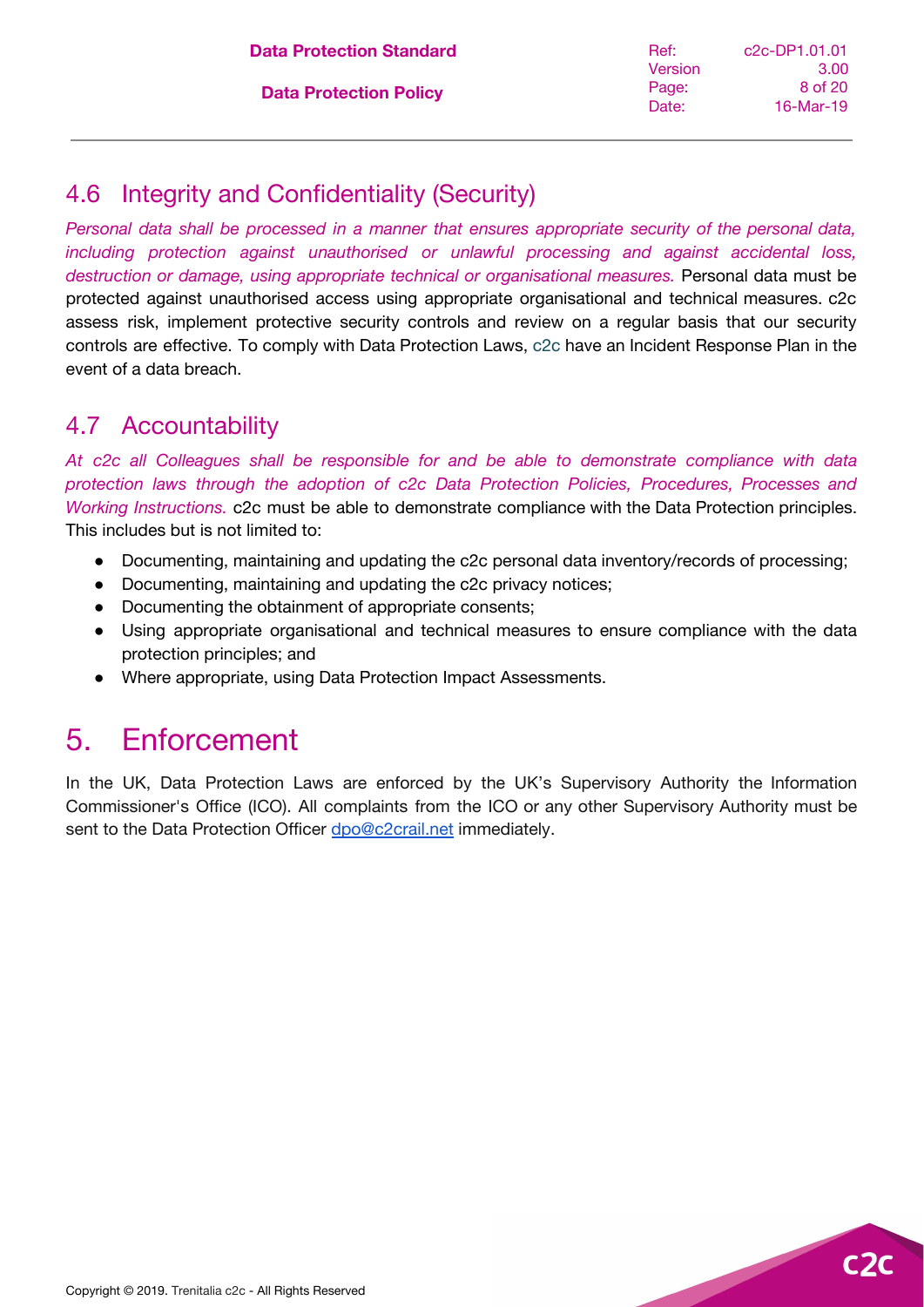**Data Protection Standard**

**Data Protection Policy**

### <span id="page-8-0"></span>6. Processing Personal Data

#### <span id="page-8-1"></span>6.1 Lawful Basis for Processing

Collecting, processing and using personal data, regardless of whether the data is from a Customer, Employee, Consultant Contractor, Supplier or Volunteer, is permitted only under the following legal basis:

#### **Contractual Necessity**

Personal data may be processed on the basis that such processing is necessary in order to enter into or perform a contract with a data subject.

#### **Compliance with Legal Obligations**

Personal data may be processed on the basis that c2c has a legal obligation to perform such processing.

#### **Vital Interests**

Personal data may be processed on the basis that it is necessary to protect the "vital interests" of the data subject (this essentially applies in "life‑or-death" scenarios).

#### **Public Interest**

Personal data may be processed on the basis that such processing is necessary for the performance of tasks carried out by a public authority or private organisation acting in the public interest, such as the Police or the ICO.

#### **Legitimate Interests**

Personal data may be processed on the basis that the controller has a legitimate interest in processing those data, provided that such legitimate interest is not overridden by the rights or freedoms of the affected data subjects.

#### **Consent**

Personal data may be processed on the basis that the data subject has consented to such processing.

A legal basis is also required if the purpose of collecting, processing and using personal data if it is to be changed from the original purpose.

**For any other purposes not in the c2c Privacy Notices, guidance must be sought from the Data Protection Officer before collecting any personal data. This will enable c2c to ensure we collect the data in a legal manner, whilst upholding these principles of Data Protection.**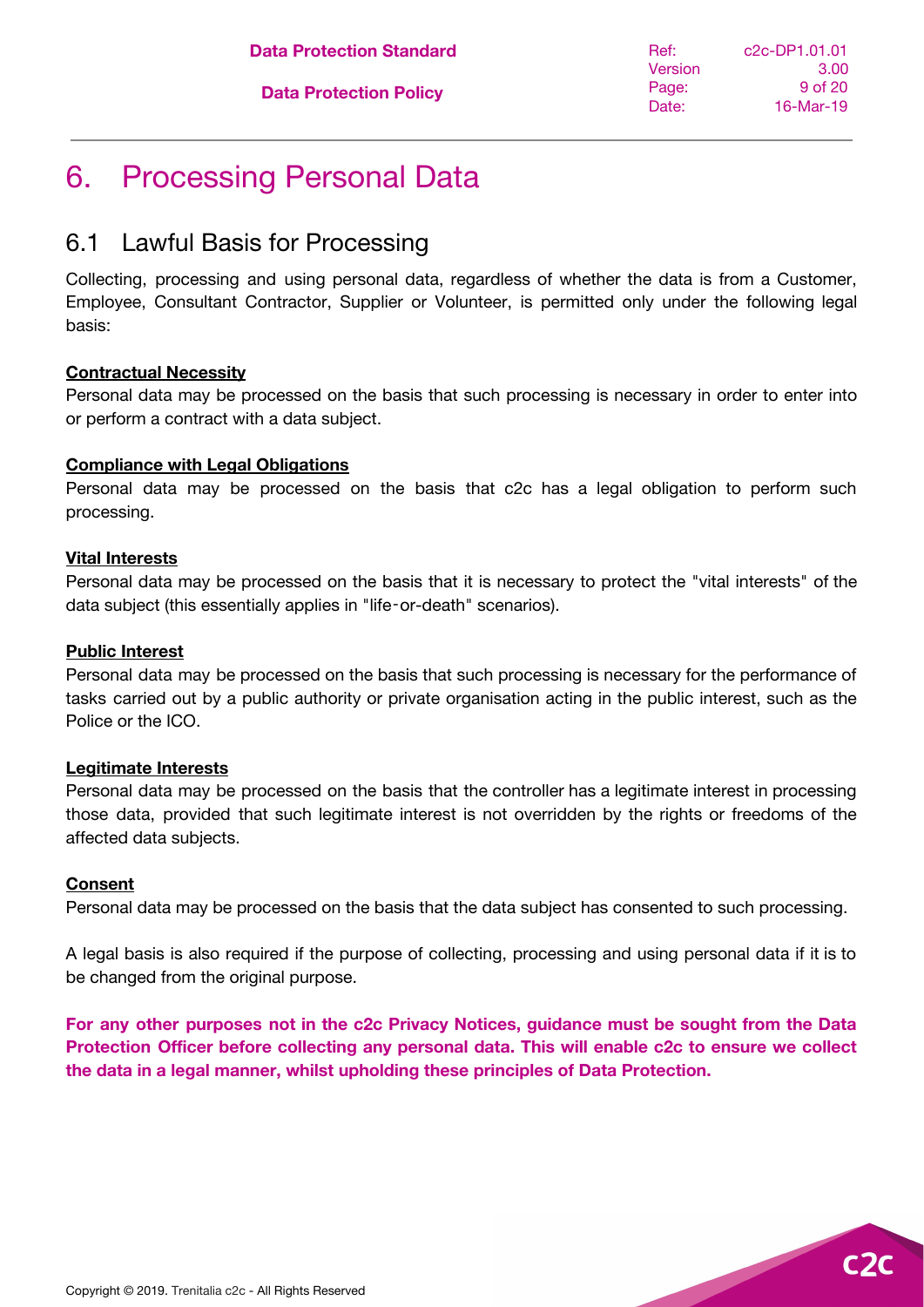**Data Protection Standard**

**Data Protection Policy**

Ref: **Version** Page: Date: c2c-DP1.01.01 3.00 10 of 20 16-Mar-19

### <span id="page-9-0"></span>6.2 Processing Sensitive Personal Data

Below are the classes of personal data which are considered to be "sensitive":

- Information relating to race
- Information relating to ethnic origin
- Political opinions
- Religious or philosophical beliefs
- Trade union membership
- Genetic data
- Biometric data
- Health data
- Data concerning sex life or sexual orientation

#### <span id="page-9-1"></span>6.3 General Colleague Guidelines

- Access to personal data will be controlled using Role Based Access Control (RBAC) and on a Need to Know basis;
- c2c will provide training to all Colleagues to help them understand their responsibilities when handling personal data;
- Colleagues will keep all data secure, by taking sensible precautions and following the Data Protection Principles in this Policy;
- Personal Data should be regularly reviewed and updated if it is found to be out of date or incorrect;
- Where Personal Data is no longer required, it should be deleted and disposed of in accordance with the Data Retention, Media [Destruction](https://docs.google.com/document/d/1QTj9RHtBJQe-FOrhrvCTUBzze9GrnTqmiHuEYpGTIBk/edit?usp=sharing) and Backup Policy;
- Colleagues should request guidance from the Data Protection Officer if they are unsure about any aspect of data protection.

#### <span id="page-9-2"></span>6.4 Personal Data Storage (Paper)

These rules describe how and where data should be safely stored:

- When not required and/or not being used, the paper files must be kept in a locked drawer or filing cabinet.
- Colleagues should make sure paper is not left where unauthorised people could see or access is, like on a printer, fax or photocopier.
- When no longer required, paper records bearing CONFIDENTIAL/INTERNAL protective marking must be shredded or placed into the PHS Data Shred Bins.

Please notify the Data Protection Officer immediately if your business area does not have lockable paper file systems or PHS Data Shred Bins.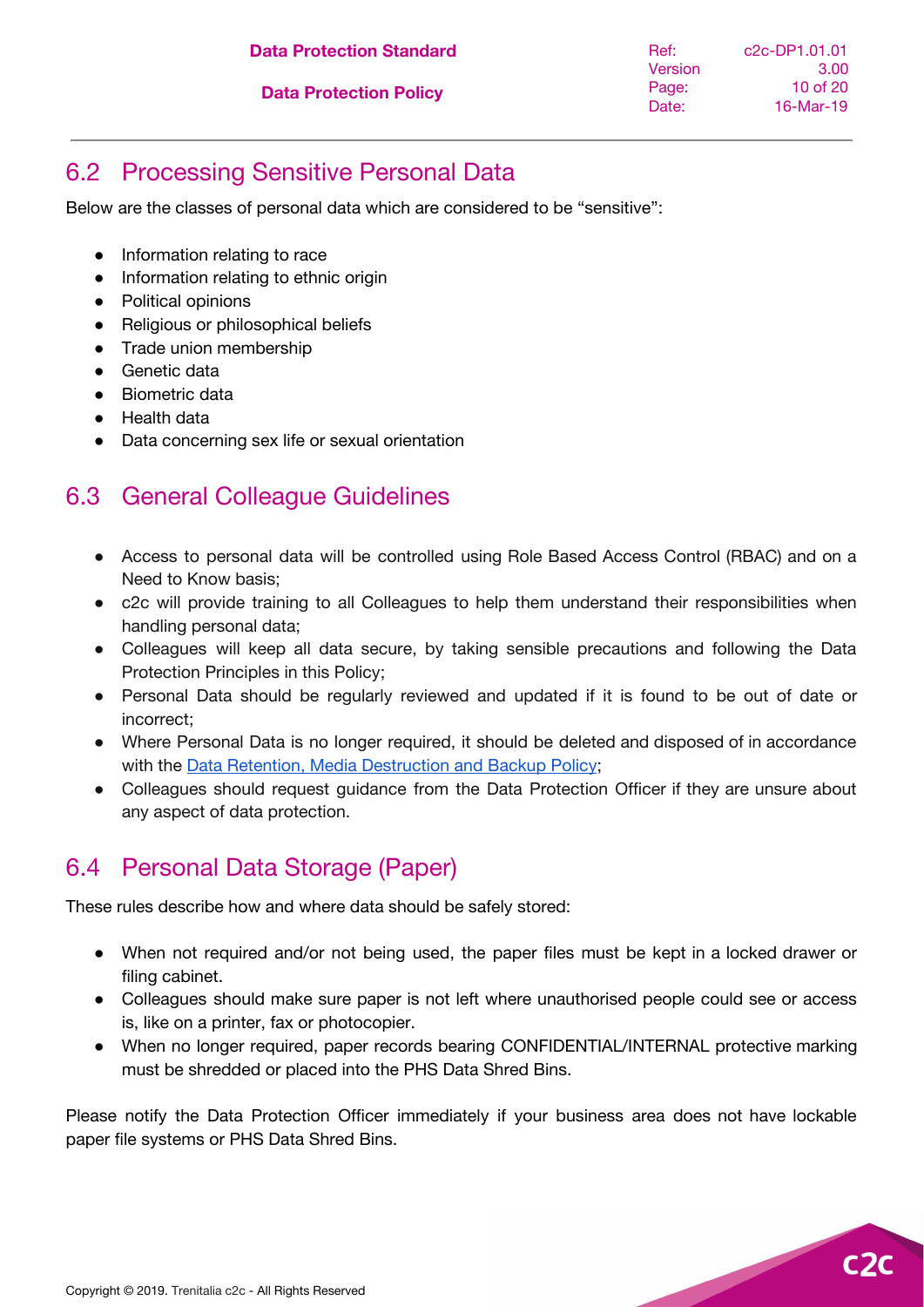### <span id="page-10-0"></span>6.5 Electronically Stored Personal Data

When data is stored electronically, it must be protected from cyber-attack:

- Data should be protected by strong passphrases. The [Acceptable](https://docs.google.com/document/d/1Ek6-PIGa5he0Br_GPHDry7yQcMucBeLk31Lm4VjL-2Q/edit?usp=sharing) User Agreement provides guidance on suitable passphrases.
- If the data is stored on removable media (e.g. DVD, USB sticks, etc...), these must be encrypted and kept locked away when not in use. The [Acceptable](https://docs.google.com/document/d/1Ek6-PIGa5he0Br_GPHDry7yQcMucBeLk31Lm4VjL-2Q/edit?usp=sharing) User Agreement provides guidance on Removable Media.
- Personal Data should only be stored on designated drives and servers, and should only be uploaded to approved cloud services.

#### <span id="page-10-1"></span>6.6 Data Use

When Personal Data is accessed and used it is at the greatest risk of loss, corruption or theft. Therefore, the following precautions must be adhered to when using personal data:

- When working with personal data, Colleagues should ensure the screens of their computer are always locked when left unattended.
- Personal data should always be shared on a "Need to Know" basis and encrypted before being shared electronically. The Data Protection Officer or a member of the Information Security Function (ISF) can provide guidance on how to do this for authorised external contacts.
- Personal Data should never be transferred outside the European Economic Area (EEA) without the express approval of the Data Protection Officer.
- Colleagues will not save copies of c2c personal data to their own computers and devices.

### <span id="page-10-2"></span>6.7 Ensuring Data Accuracy

It is the responsibility of all Colleagues who work with Personal Data to take steps to ensure it is kept as accurate and up to date as possible:

- Personal Data should not be duplicated. Any duplicates of data that is not required must be deleted.
- We must take every opportunity to ensure data is updated. For example, by confirming a Customer's details when they contact us by phone or email. If a Customer can no longer be reached on their recorded contact information, it should be removed from the database.
- Retention of personal data will be in accordance with the Data Retention, Media [Destruction](https://docs.google.com/document/d/1QTj9RHtBJQe-FOrhrvCTUBzze9GrnTqmiHuEYpGTIBk/edit?usp=sharing) and [Backup](https://docs.google.com/document/d/1QTj9RHtBJQe-FOrhrvCTUBzze9GrnTqmiHuEYpGTIBk/edit?usp=sharing) Policy[.](https://www.ourc2c.co.uk/resources/privacy-data-protection/policies/)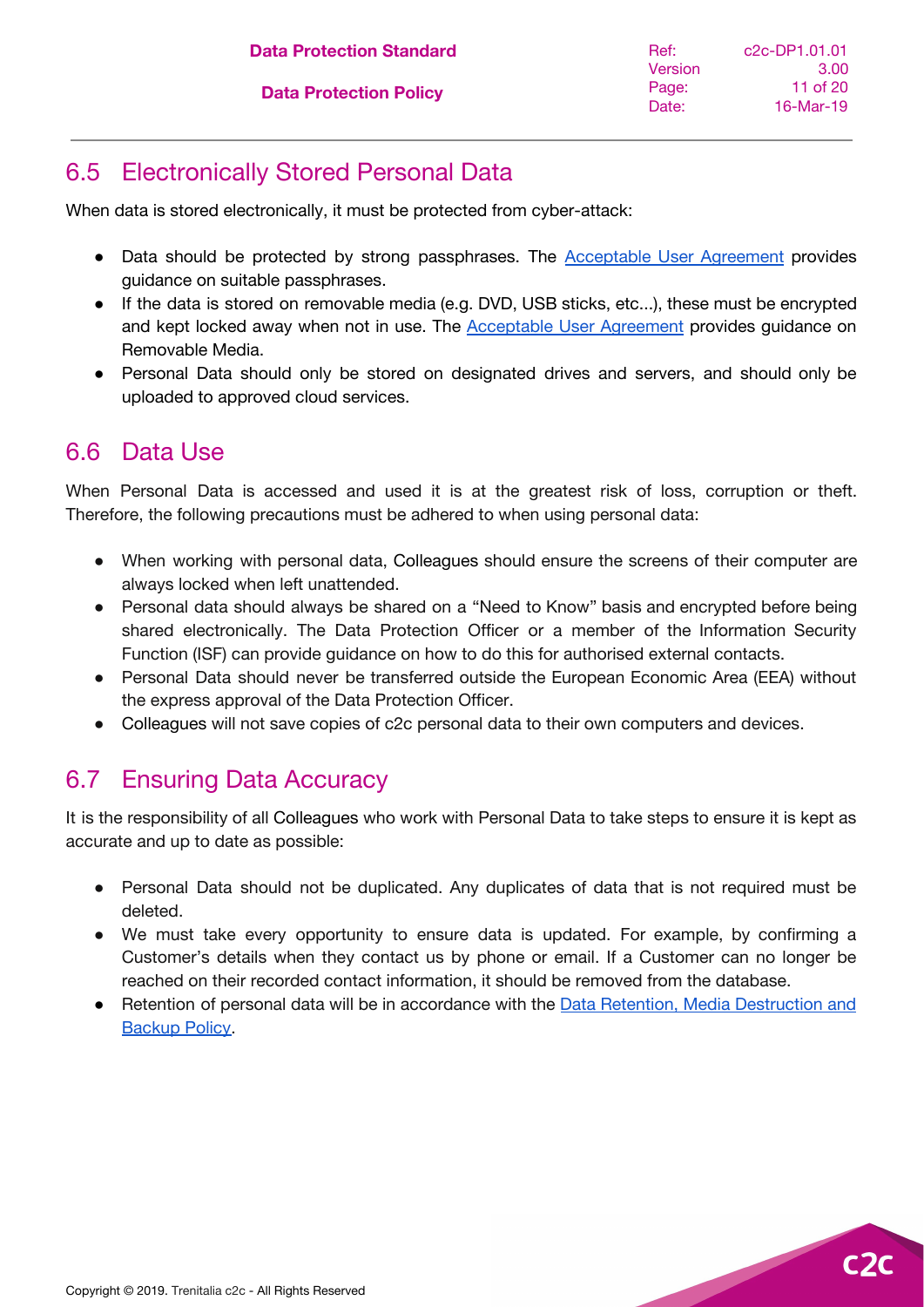# <span id="page-11-0"></span>7. Data Subject Access Rights

Individuals, be they current or former Customers or Colleagues, have specific rights under Data Protection Laws. You **must** notify the Data Protection Officer immediately if you get a request from an individual who wishes to exercise one of their below rights:

### <span id="page-11-1"></span>I. Right to be Informed

All individuals have the right to be informed of how we collect and use their data. This is typically done through the c2c Privacy and [Cookies](https://www.c2c-online.co.uk/privacy-and-cookies-notice/) Notice and the [Colleague](https://docs.google.com/document/d/1P4wt1kYwVwXOemc3m2GjGYutP6zLBgzo1lPWi6FyjFA/edit?usp=sharing) Privacy Notice.

### <span id="page-11-2"></span>II. Right to Rectification

Individuals are entitled to have personal data rectified if it is inaccurate or incomplete. We have an obligation to correct the inaccuracies and to respond to the request within one month.

#### <span id="page-11-3"></span>III. Right to Erasure

The right to erasure is also known as 'the right to be forgotten'. This right enables an individual to request the deletion or removal of personal data where there is no compelling reason for its continued processing.

However, the right to erasure does not provide an absolute 'right to be forgotten'. Certain records must be kept under Statutory Law and regulations. The **Data Retention, Media [Destruction](https://docs.google.com/document/d/1QTj9RHtBJQe-FOrhrvCTUBzze9GrnTqmiHuEYpGTIBk/edit?usp=sharing) and Backup** [Policy](https://docs.google.com/document/d/1QTj9RHtBJQe-FOrhrvCTUBzze9GrnTqmiHuEYpGTIBk/edit?usp=sharing) has full details of different record types and lengths of time they will be kept for, however the following types of documents provide a brief example of records required to be kept;

- Financial Records 7 Years
- Health Information up to 40 years

Individuals have a right to have personal data erased and to prevent processing in some specific circumstances:

- Where the personal data is no longer necessary in relation to the purpose for which it was originally collected/processed.
- When the individual withdraws consent.
- When the individual objects to the processing and there is no overriding legitimate interest for continuing the processing.
- The personal data has to be erased in order to comply with a legal obligation.

### <span id="page-11-4"></span>IV. Right to Restrict Processing

Individuals have a right to 'block' the processing of their personal data. If we receive such a request, we must ensure that we retain just enough information to the restriction is respected in the future.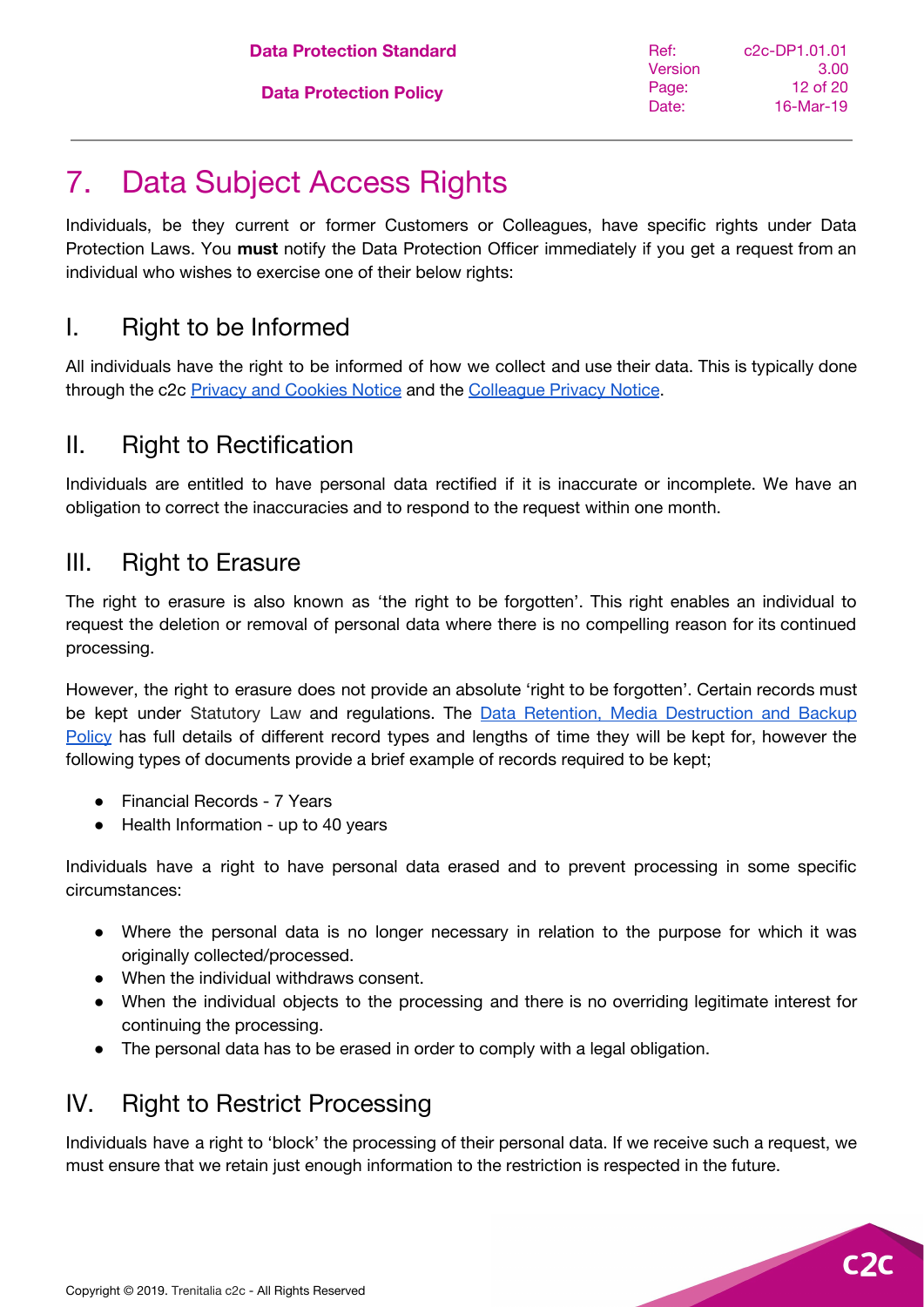### <span id="page-12-0"></span>V. Right to Data Portability

The right to data portability allows individuals to obtain and reuse their personal data for their own purposes across different services. It allows the individual to move, copy or transfer their personal data easily from one IT environment to another in a safe and secure way, without hindrance to usability.

### <span id="page-12-1"></span>VI. Right to Object

Individuals have the right to object to c2c processing their personal data based on legitimate interests and/or direct marketing (including profiling).

### <span id="page-12-2"></span>VII. Right of Access

All individuals who are the subject of personal data held by c2c are entitled to:

- Obtain a confirmation of the processing;
- Be informed the Personal Data we hold about them:
- Be informed of the categories of Personal Data concerned, and
- Obtain a copy (subject to certain limitations and exemptions).

### <span id="page-12-3"></span>VIII. Rights in relation to automated decision making

Individuals have the right not to be subject to a decision based solely on automated processing, including profiling, which produces legal (or similarly significant) effects concerning the individual without any human intervention (e.g. automatic refusal of an online credit application or decisions on recruitment).

c2c does not make any decisions about an individual solely on the basis of automated decision making.

If an individual contacts c2c requesting the execution of any of these rights, the individual should be asked to email [dpo@c2crail.net](mailto:dpo@c2crail.net) to make a data subject access request.

- Under Data Protection Laws we must respond to valid requests within no more than one month.
- For more info, please see the Subject Access Request Policy & [Guidance](https://docs.google.com/document/d/14-6enouEDc0dksoUZyxEBTUYf6b3WMMrp_Io8Wx8RrU/edit?usp=sharing), or by email at [dpo@c2crail.net.](mailto:dpo@c2crail.net)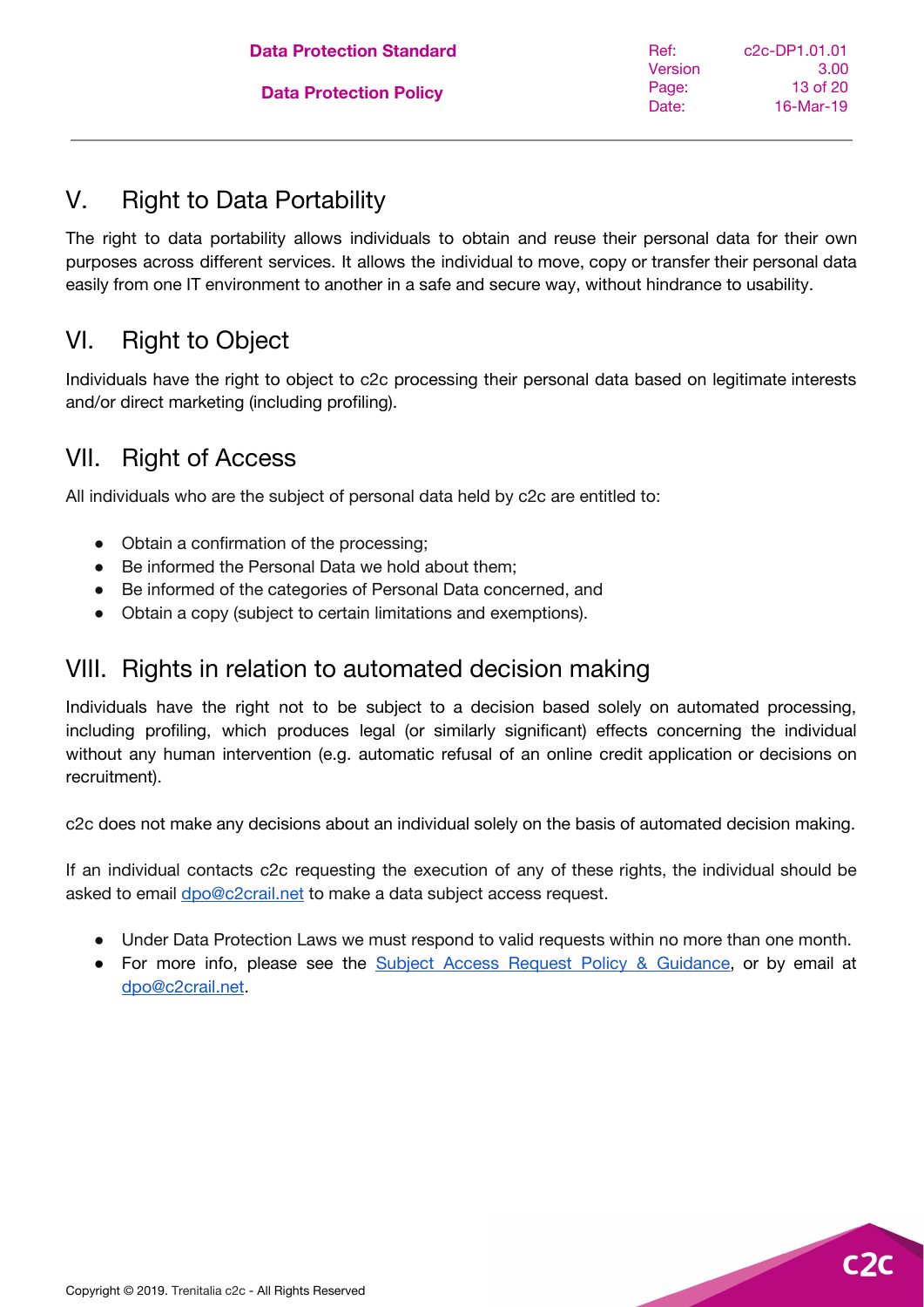| <b>Data Protection Standard</b> |  |
|---------------------------------|--|
|                                 |  |

### <span id="page-13-0"></span>8. Colleague Monitoring

c2c may undertake the monitoring of Colleagues in the workplace to protect the commercial interests of the business, to ensure a safe working environment for all Colleagues, for the prevention and detection of crimes and to comply with legal obligations (e.g. data subject access requests). Monitoring of Colleagues can be carried out by:

- **Recording using CCTV Cameras**
- Viewing company emails
- Manual and automated tracking of emails
- Recording logs of websites visited
- GPS/Geolocation tracking of c2c vehicles

<span id="page-13-1"></span>**Note:** Disciplinary proceedings may make use of any Colleague monitoring methodologies stated here.

### 9. Disclosure to Law Enforcement

In certain circumstances, the Data Protection Laws allow personal data to be disclosed to law enforcement agencies without the consent of the data subject.

In such circumstances, c2c will disclose requested data. We must ensure the request is legitimate. If you receive such a request, seek assistance from the Data Protection Officer.

### <span id="page-13-2"></span>10. Disclosure to Third Parties Working on Our Behalf

c2c has a process for appointing suppliers to process Personal Data. To onboard a new supplier, please contact the Head of Supply Chain or the Data Protection Officer for guidance. A Data Protection Impact Assessment will be completed **BEFORE** any transfer of data.

## <span id="page-13-3"></span>11. Sending Personal Data Out of the EEA

Data Protection Laws place restrictions on transferring personal data outside of the European Economic Area. Any c2c Colleague must seek guidance and permission from the Data Protection Officer prior to attempting to undertake such action, in order to allow any privacy impacts to be assessed and associated safeguards and mitigation controls can be established.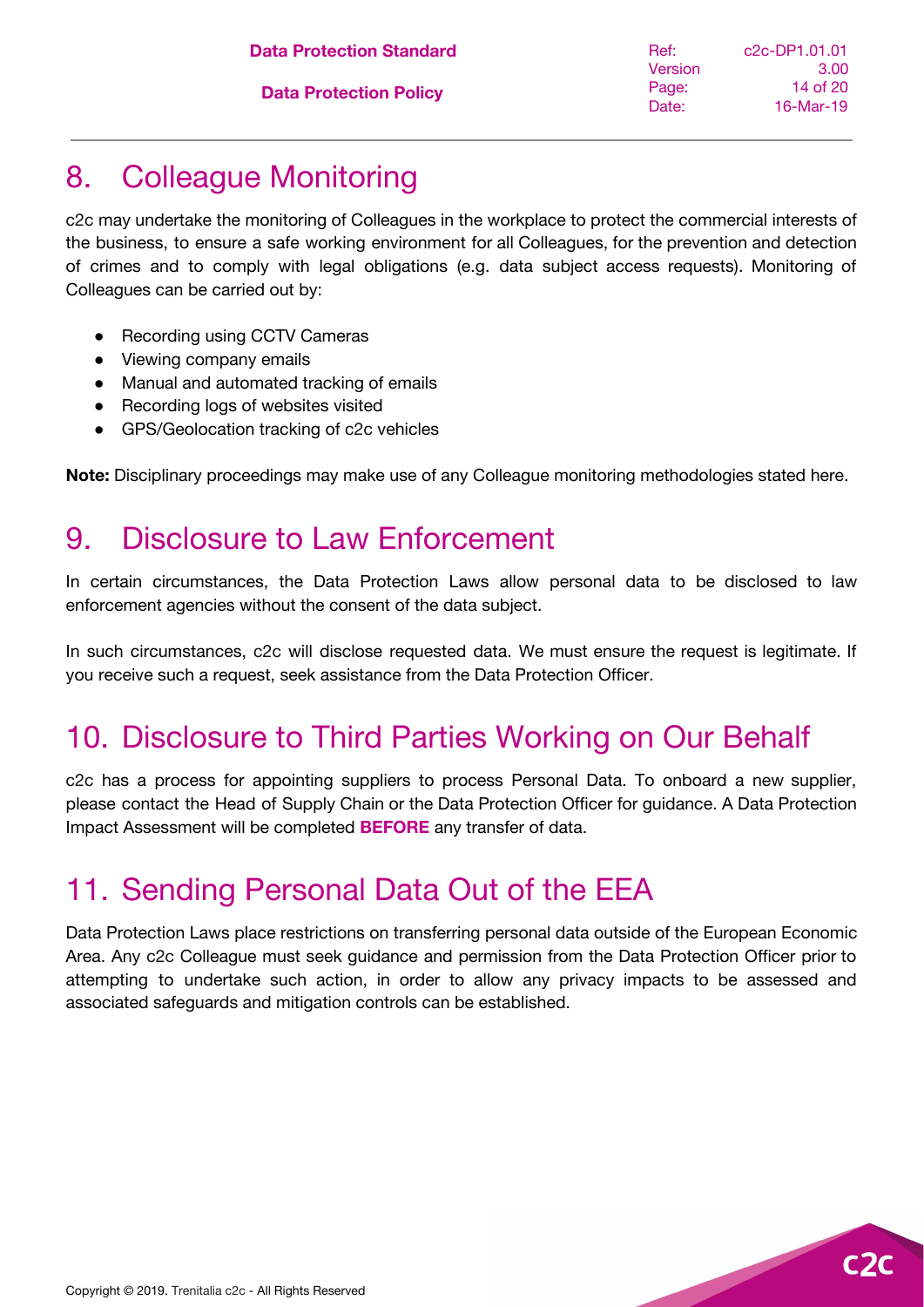# <span id="page-14-0"></span>12. Confidentiality of Processing

Colleagues may have access to personal data only as is appropriate for the type and scope of the task required.

Colleagues are forbidden to

- use personal data for private or commercial purposes
- disclose it to unauthorised persons, or
- make it available in any other way.

Line Managers must inform their Colleagues at the start of the employment relationship about the obligations under Data Protection. These obligations shall remain in force even after employment has ended.

At all times, the "Need to Know" Principle must be followed.

## <span id="page-14-1"></span>13. Security of Personal Data

We must ensure that the appropriate technical and organisational security measures are in place to safeguard personal data against unauthorised or unlawful processing, including preventing unauthorised access, accidental loss, destruction or damage to personal data.

We should always exercise extreme caution when disclosing Personal Data via any means. In particular, the requesting person's' identity should be checked to ensure the information is only given to those who are legally entitled to it, whether they are inside or outside of c2c.

#### **Do not provide any personal information if you are in any way unsure of the requestor's identity.**

Further specific information can be found in the c2c **[Identification](https://docs.google.com/document/d/1flVd9Uj5dPBDax2MlomGj5ZkM670xuaRJ5sese89Mn0/edit?usp=sharing) & Verification Policy and Guidance**, c2c Subject Access Request Policy and [Guidance](https://docs.google.com/document/d/14-6enouEDc0dksoUZyxEBTUYf6b3WMMrp_Io8Wx8RrU/edit?usp=sharing) and c2c Data [Classification](https://docs.google.com/document/d/1U6l5ukLD3p0Tcw1fvEvzCgHSaRZVNwZjP1w5g_dcRFY/edit?usp=sharing) Policy and Handling [Guidelines.](https://docs.google.com/document/d/1U6l5ukLD3p0Tcw1fvEvzCgHSaRZVNwZjP1w5g_dcRFY/edit?usp=sharing)

### <span id="page-14-2"></span>14. Data Protection Control

Compliance with the Personal Data Protection Policy and all applicable Data Protection Laws is checked regularly with data protection audits and other controls. The performance of these controls is the responsibility of the Data Protection Officer and other company compliance teams.

The results of the data protection audits must be reported to c2c's Board of Directors, or individual representatives of the Board. Functional Directors will be responsible for ensuring that the recommendations and conclusions are actioned/mitigated.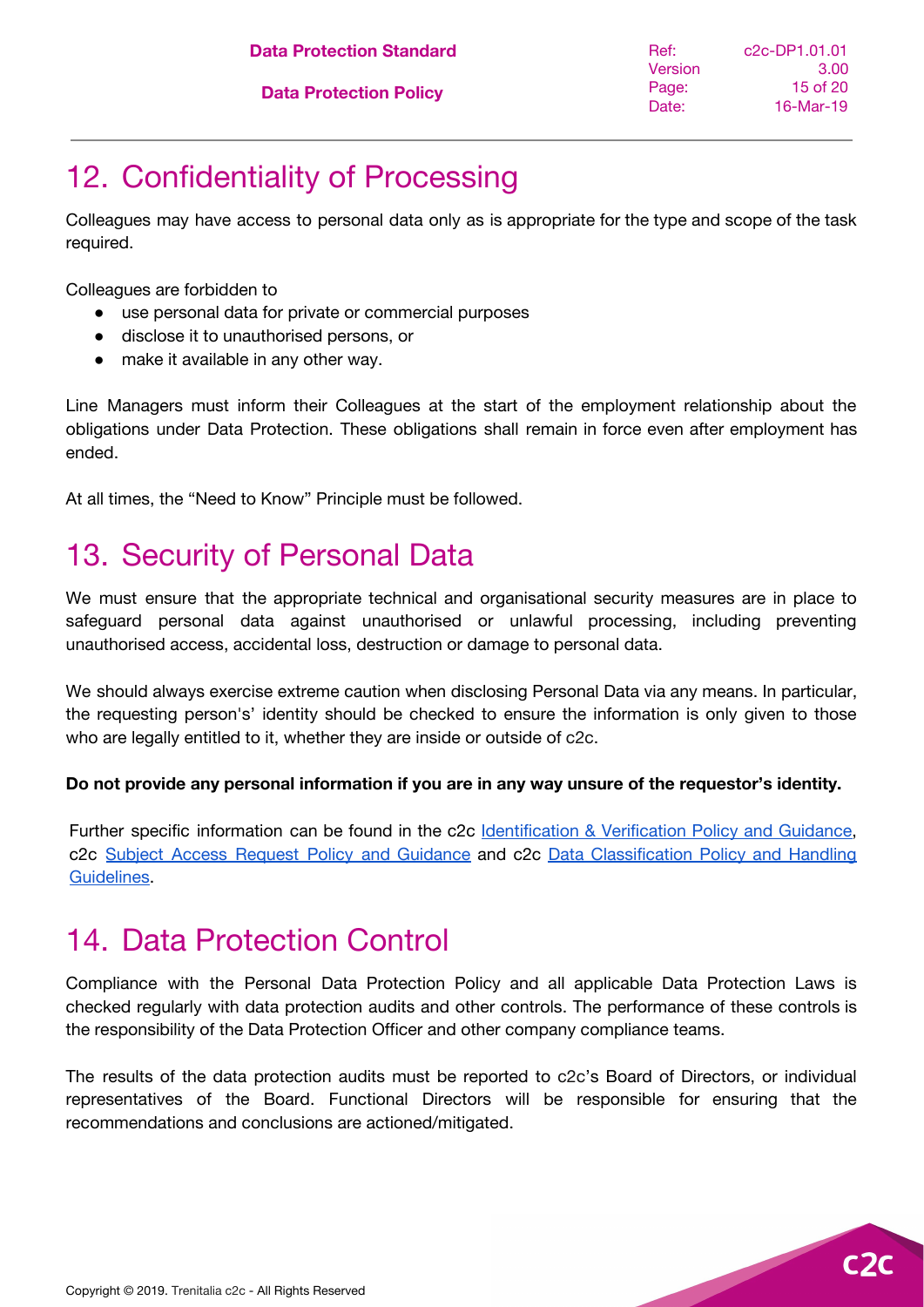# <span id="page-15-0"></span>15. Compliance

c2c has an obligation to comply, and demonstrate its commitment, to all relevant laws and contractual requirements. This Data Protection Policy forms part of the Data Protection Standard suite of policies and is designed to help ensure c2c's information is handled in the most secure manner throughout its lifecycle – from creation to retention and/or destruction.

# <span id="page-15-1"></span>16. Reporting Incidents

If you become aware of any breach or potential breach of this Policy, for example, the loss of Personal Data or attempts to obtain Personal Data by deception, you must immediately report this to the IT Help desk, **[IT.HelpDesk@c2crail.net](mailto:IT.HelpDesk@c2crail.net)** or phone 0330 380 0667 or directly to the Data Protection Officer.

# <span id="page-15-2"></span>17. Who to Contact About This Policy

Any questions about this policy should be directed to the Data Protection Officer.

**Email:** dpo@c2crail.net

**Phone:** 0330 109 8130

**Write to:** Data Protection Officer, Trenitalia c2c Limited, 2nd Floor, Cutlers Court, 115 Houndsditch, London EC3A 7BR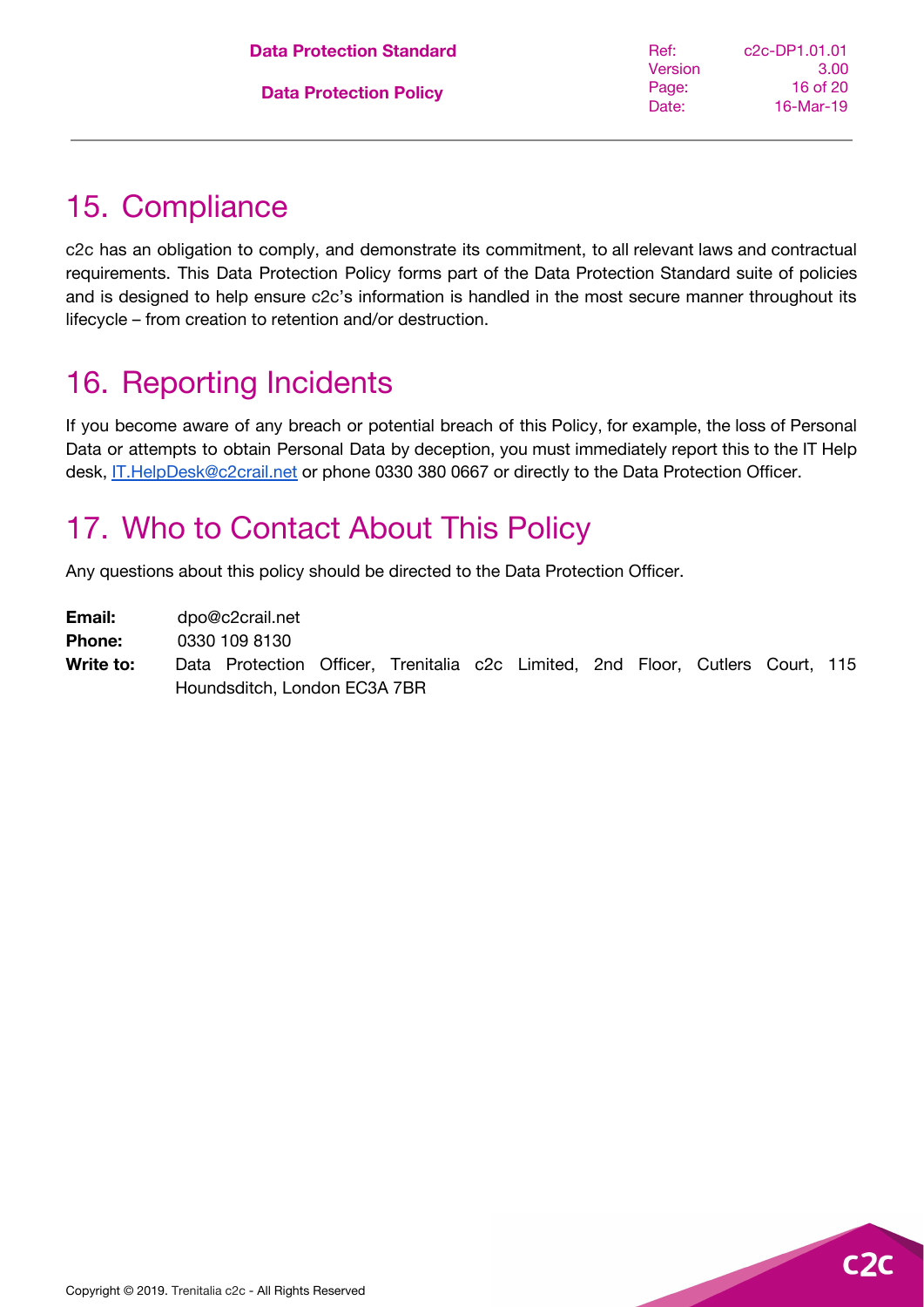|  | <b>Data Protection Standard</b> |
|--|---------------------------------|
|  |                                 |

# <span id="page-16-0"></span>**Glossary**

| <b>Term</b>                                    | <b>Meaning</b>                                                                                                                                                                                                                                                                                                                                                                                                |
|------------------------------------------------|---------------------------------------------------------------------------------------------------------------------------------------------------------------------------------------------------------------------------------------------------------------------------------------------------------------------------------------------------------------------------------------------------------------|
| c2c                                            | Trenitalia c2c Limited (trading as c2c)                                                                                                                                                                                                                                                                                                                                                                       |
| Colleagues                                     | All c2c, Consultants, Contractors, Employees, Suppliers, Vendors<br>and Volunteers                                                                                                                                                                                                                                                                                                                            |
| Consultant / Contractor /<br>Supplier / Vendor | A person or organisation that undertakes a contract to provide<br>goods, works, services or tenancy to c2c                                                                                                                                                                                                                                                                                                    |
| Controller                                     | A person, organisation, public authority, agency or other body<br>which, alone or jointly with others, determines the purposes and<br>means of the processing of personal data                                                                                                                                                                                                                                |
| Data Classification:                           |                                                                                                                                                                                                                                                                                                                                                                                                               |
| <b>CONFIDENTIAL</b>                            | Highly sensitive data intended for limited, specific use by a<br>workgroup, department, or group of individuals with a legitimate<br>need-to-know. Explicit authorisation by the Data Owner is required<br>for access because of legal, contractual, privacy, or other<br>constraints. Confidential data has a very high level of sensitivity                                                                 |
| <b>INTERNAL</b>                                | Information that must be guarded due to proprietary, ethical, or<br>privacy considerations and must be protected from unauthorised<br>access, modification, transmission, storage or other use. This<br>classification applies even though there may not be a statute<br>requiring this protection. Internal Data is information that is<br>restricted to personnel who have a legitimate reason to access it |
| <b>PUBLIC</b>                                  | Information that may or must be open to the general public. It is<br>defined as information with no existing local, national, or<br>international legal restrictions on access or usage. Public data,<br>while subject to disclosure rules, is available to all employees and<br>all individuals or entities external to c2c                                                                                  |
| Data Subject                                   | Is any living person whose personal data is being collected, held or<br>processed                                                                                                                                                                                                                                                                                                                             |
| Employee                                       | A person employed by c2c under a contract of employment (for the<br>avoidance of doubt this includes FTE's and those employed on<br>fixed term contracts, but not those employed through consultancy<br>agreements)                                                                                                                                                                                           |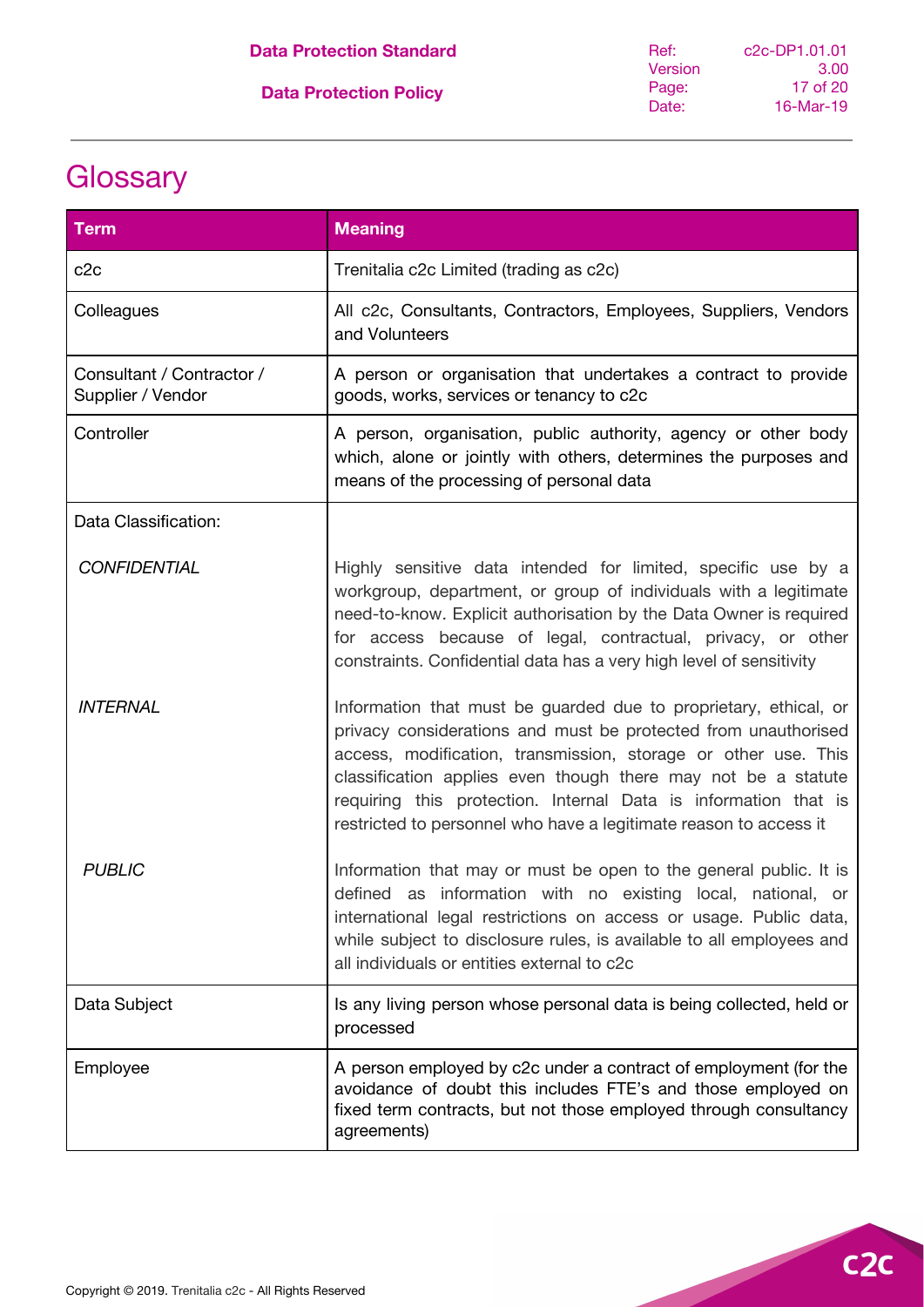| <b>General Data Protection</b><br><b>Regulation (GDPR)</b> | The General Data Protection Regulation (EU) 2016/679 ("GDPR") is<br>a regulation in EU law on data protection and privacy for all<br>individuals within the European Union (EU) and the European<br>Economic Area (EEA). It also addresses the export of personal data<br>outside the EU and EEA areas.                    |
|------------------------------------------------------------|----------------------------------------------------------------------------------------------------------------------------------------------------------------------------------------------------------------------------------------------------------------------------------------------------------------------------|
| Information Commissioner's<br>Office (ICO)                 | The UK's independent authority set up to uphold information rights<br>in the public interest, promoting openness by public bodies and<br>data privacy for individuals                                                                                                                                                      |
| "Need to Know" Principle                                   | The "Need to Know" principle pertains to Protectively Marked<br>Material that Colleagues will need to have access to or modify in<br>order to carry out their roles within the organisation. Colleagues<br>who do not have "Need to Know" shall be prohibited from<br>accessing and processing such material               |
| Personal Data                                              | Any information relating to a living individual who can be identified<br>from that information – either on its own or when put together with<br>other information that c2c holds. This includes any expression of<br>opinions about the individual and any intentions of any person in<br>respect of the individual        |
|                                                            | For example, names, addresses, telephone numbers, CCTV<br>images, photographs, etc.                                                                                                                                                                                                                                        |
| Processing                                                 | Collecting, obtaining, recording or holding the information or data<br>or carrying out an operation or set of operations on Personal Data,<br>including, but not limited to:                                                                                                                                               |
|                                                            | Organisation, adaptation or alteration of the data<br>Retrieval, consultation or use of the data<br>Disclosure of the data by transmission, dissemination or<br>otherwise making it available, or<br>Alignment, combination, blocking, erasure or destruction of<br>the data                                               |
| Based<br>Control<br>Role<br>Access<br>(RBAC)               | RBAC is a method of restricting network and application access<br>based on the roles of the individual users within the business.<br>RBAC let's Colleagues have access rights to only the information<br>they need to perform their job role and prevents accessing<br>information that does not pertain to their job role |
| Sensitive Personal Data                                    | Includes Personal Data consisting of information relating to:                                                                                                                                                                                                                                                              |
|                                                            | 1. Racial or ethnic origin                                                                                                                                                                                                                                                                                                 |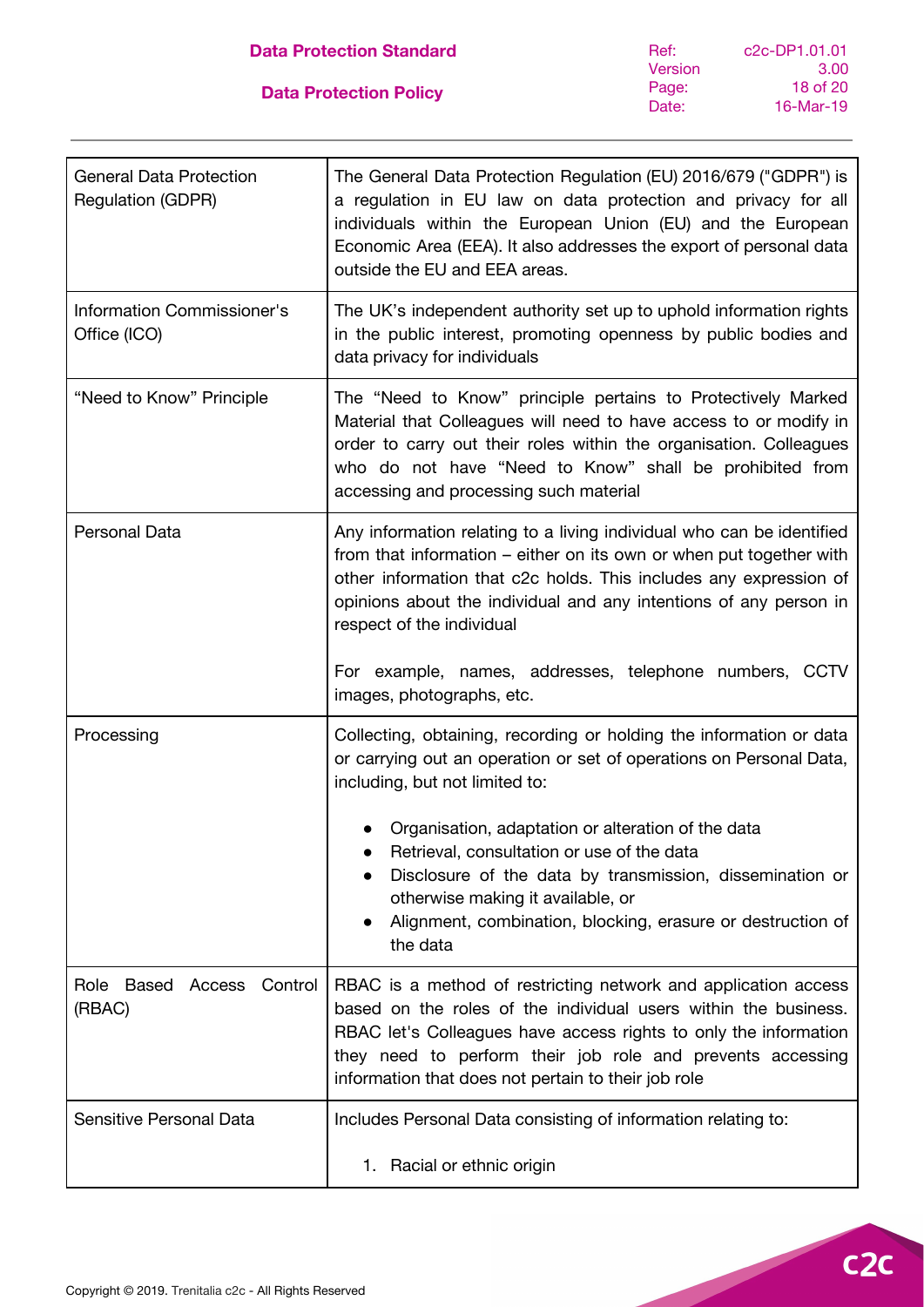#### **Data Protection Standard**

#### **Data Protection Policy**

| c <sub>2</sub> c-DP <sub>1</sub> .01.01 |
|-----------------------------------------|
| 3.00                                    |
| 19 of 20                                |
| 16-Mar-19                               |
|                                         |

|           | 2. Political Opinions<br>3. Religious beliefs or beliefs of a similar nature<br>4. Trade Union membership<br>5. Physical or mental health or condition<br>6. Sexual life<br>7. Commission or alleged commission of any criminal offence<br>8. Proceedings for any criminal offence or alleged criminal<br>offence, the disposal of such proceedings or the sentence<br>of any court in such proceedings |
|-----------|---------------------------------------------------------------------------------------------------------------------------------------------------------------------------------------------------------------------------------------------------------------------------------------------------------------------------------------------------------------------------------------------------------|
| Volunteer | A person or organisation that freely provides a service or performs<br>a designated role or activity                                                                                                                                                                                                                                                                                                    |